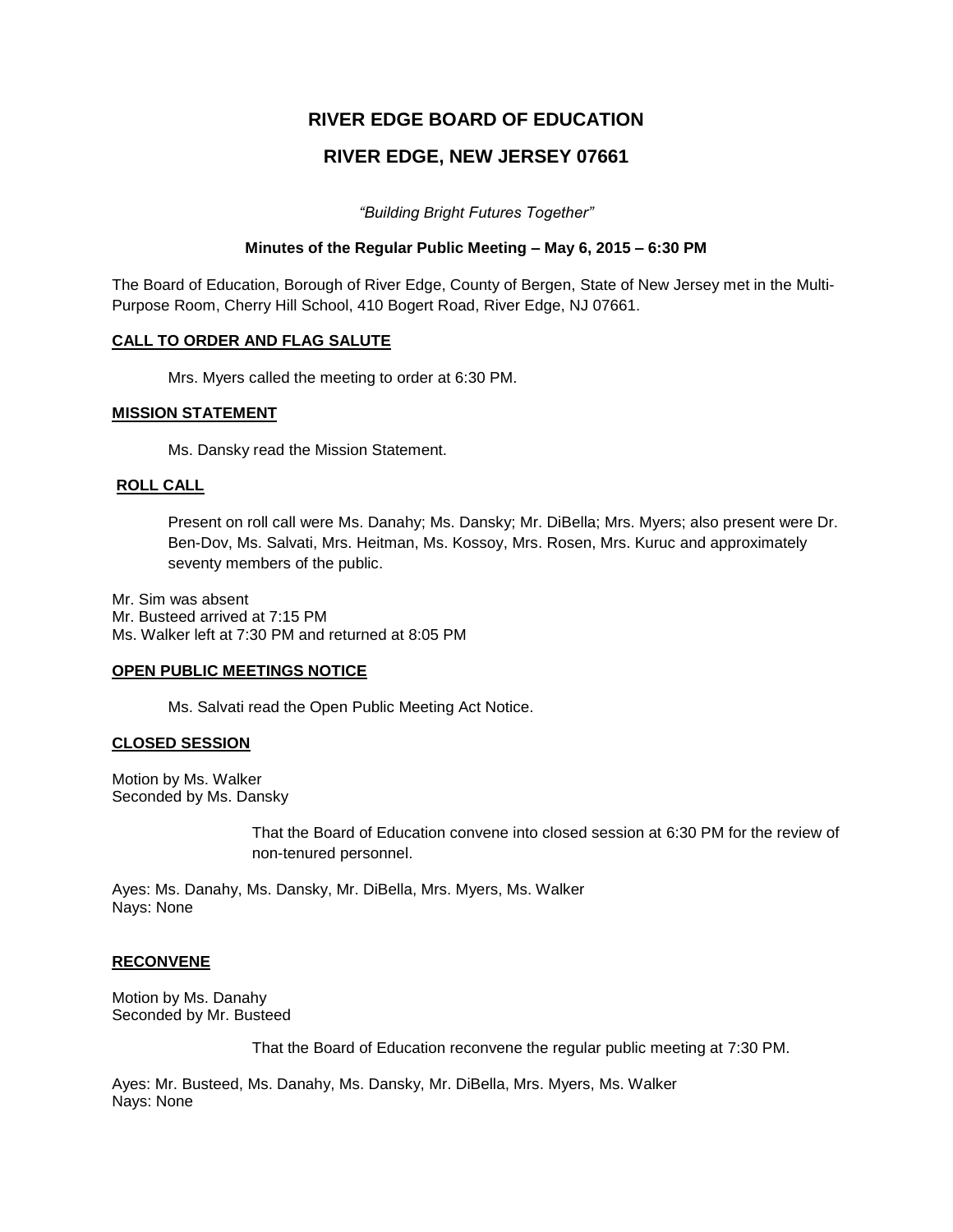### **SPECIAL/DISCUSSION ITEMS**

#### **Public Comments on Agenda Items**-None

### **Honor Teachers of the Year**

Congratulations to: Kaitlyn Burke - Cherry Hill School Julie Fallon - Roosevelt School Ashley Gargiulo – New Bridge Center

Dr. Ben-Dov welcomed everyone to our Teacher of the Year ceremony. She stated this is one of the best evenings of the year. It is a pleasant and an exciting event. She explained the process through which the teachers are selected for this achievement. She congratulated the three Teachers of the Year and had each of them come up to accept the honor.

Mrs. Heitman, Ms. Kossoy, Ms. Rosen, and Mrs. Kuruc congratulated each of the Teachers they supervised on the honor of being named Teacher of the Year and spoke about each teacher's contributions to the district. The Board of Education presented flowers, a Golden Apple, and a certificate to each teacher. In addition, the PTOs, students, and the REEA presented the Teachers with flowers and a Gift Card. The teachers thanked everyone and commented on their teaching experience in River Edge.

Motion by Mr. Busteed Seconded by Mr. DiBella

> That the Board of Education authorize \$500.00 each to Cherry Hill School, Roosevelt School, and New Bridge Center for the Teacher Recognition Award for the 2014-2015 school year, to be spent at the discretion of each Teacher of the Year for the benefit of the school.

Ayes: Mr. Busteed, Ms. Danahy, Ms. Dansky, Mr. DiBella, Mrs. Myers, Ms. Walker Nays: None

### **REPORTS**

### **SUPERINTENDENT**

Dr. Ben-Dov reported on the following:

- Kindergarten Orientation for Cherry Hill students was held today and Kindergarten Orientation for Roosevelt students will be held tomorrow.
- PARCC two testing began on Tuesday for fifth and sixth graders. Fourth grade will test next week and third grade will begin in the middle of next week and end on May 18<sup>th</sup>.
- Dr. Ben-Dov and Mr. Wilson have been involved in the first round of interviews for the Bi-Borough Curriculum Supervisor position. They may extend the deadline for this position so that additional quality candidates might be considered.
- As part of Parent Academy, Literacy Night for grades 3-6 will be held on Tuesday, May  $26^{\sf th}$ .
- A Technology Meeting was held today in the Cherry Hill School Library at 3:10 PM. Discussed were teacher devices and the various options that were considered. They also discussed that the district needs to update our Acceptable Use Policy.
- There will be a meeting with the town to update our Emergency Plan. Mr. Tom Smith will be organizing the meeting and it is expected to take place on May  $21<sup>st</sup>$ . The two chiefs and the administrators of the River Edge School District will attend this meeting.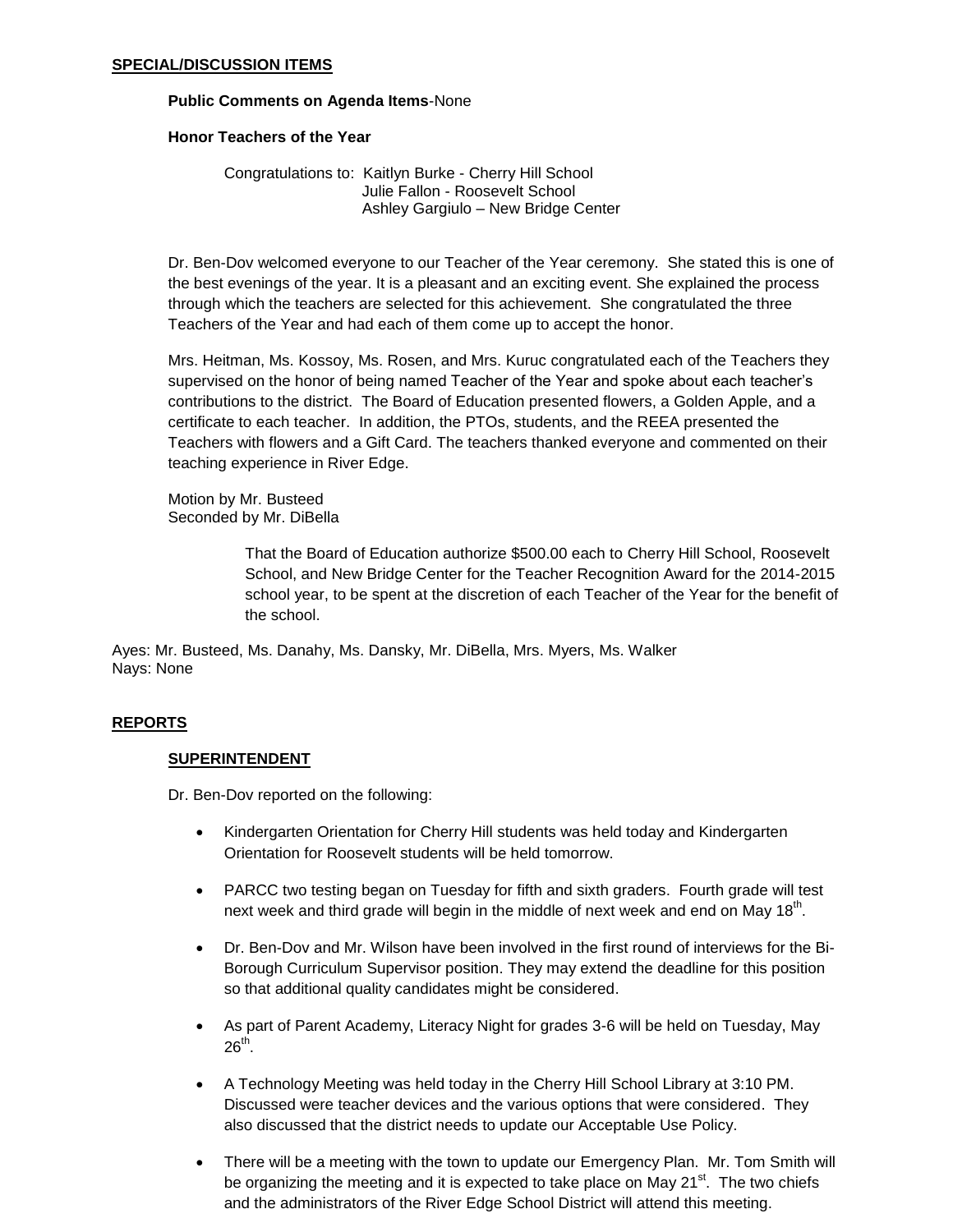- There will be an added Board Meeting on Tuesday, May  $19<sup>th</sup>$ . At this meeting there will be a math resource presentation for the board members called Go Math! This will also be open to the public.
- Dr. Ben-Dov stated there are some enrollment developments with Kindergarten in Roosevelt School. Kindergarten may need four classrooms for the 2015 – 2016 school year. Dr. Ben-Dov is working on plans to reconfigure the space of the building if this actually happens.

## **PRINCIPAL**

Ms. Kossoy reported on the following:

- PARCC testing is going very well.
- Ms. Kossoy thanked Cherry Hill's and Roosevelt's Art Teachers for a great job with presenting the students art work at the Art Shows.
- Kindergarten Orientation for Cherry Hill School was today and Roosevelt's will be tomorrow.
- The second grade Roosevelt play will be at 2:15 PM tomorrow.
- The Third grade Recorder Concert will be on May 20<sup>th</sup> for Cherry Hill School and May 21<sup>st</sup> for Roosevelt School.
- $\bullet$  Walk for Uniqueness will be on Friday, May 22<sup>nd</sup> for both schools.
- **•** REEF presents the Harlem Wizards at River Dell High School on Saturday, May 16<sup>th</sup> at 7:00 PM.
- Ms. Kossoy thanked both PTO's for the delicious Mexican Fiesta luncheon that celebrated Teacher Appreciation week.

## **BOARD SECRETARY**

Ms. Salvati reported on the following:

 We received the engineers report regarding the steps at Roosevelt School. The platform and steps need to be replaced. Since the preliminary cost estimate for the job is below the bid threshold, we will not have to go out to bid for the project. Our Architects, DiCara and Rubino, are working on getting quotes and the project will start right at the end of this school year.

## **PRESIDENT**

Mrs. Myers reported on the following:

- The 6<sup>th</sup> Grade Board Meeting will take place on May 20<sup>th</sup>.
- On Sunday, May 31<sup>st</sup> and Saturday, June  $5<sup>th</sup>$  a total of eight boys will be honored as Eagle Scouts. That is the highest Rank for Boy Scouts. Mrs. Myers asked the board if a board member could attend each ceremony to present an award to each scout.
- Committee meetings will take place before the May 19<sup>th</sup> and May 20<sup>th</sup> board meetings.

## **COMMITTEES**

- Ms. Walker will attend the Delegate Assembly on Saturday, May 16th.
- Ms. Dansky attended the New Jersey School Board Meeting held at Maggiano's last night.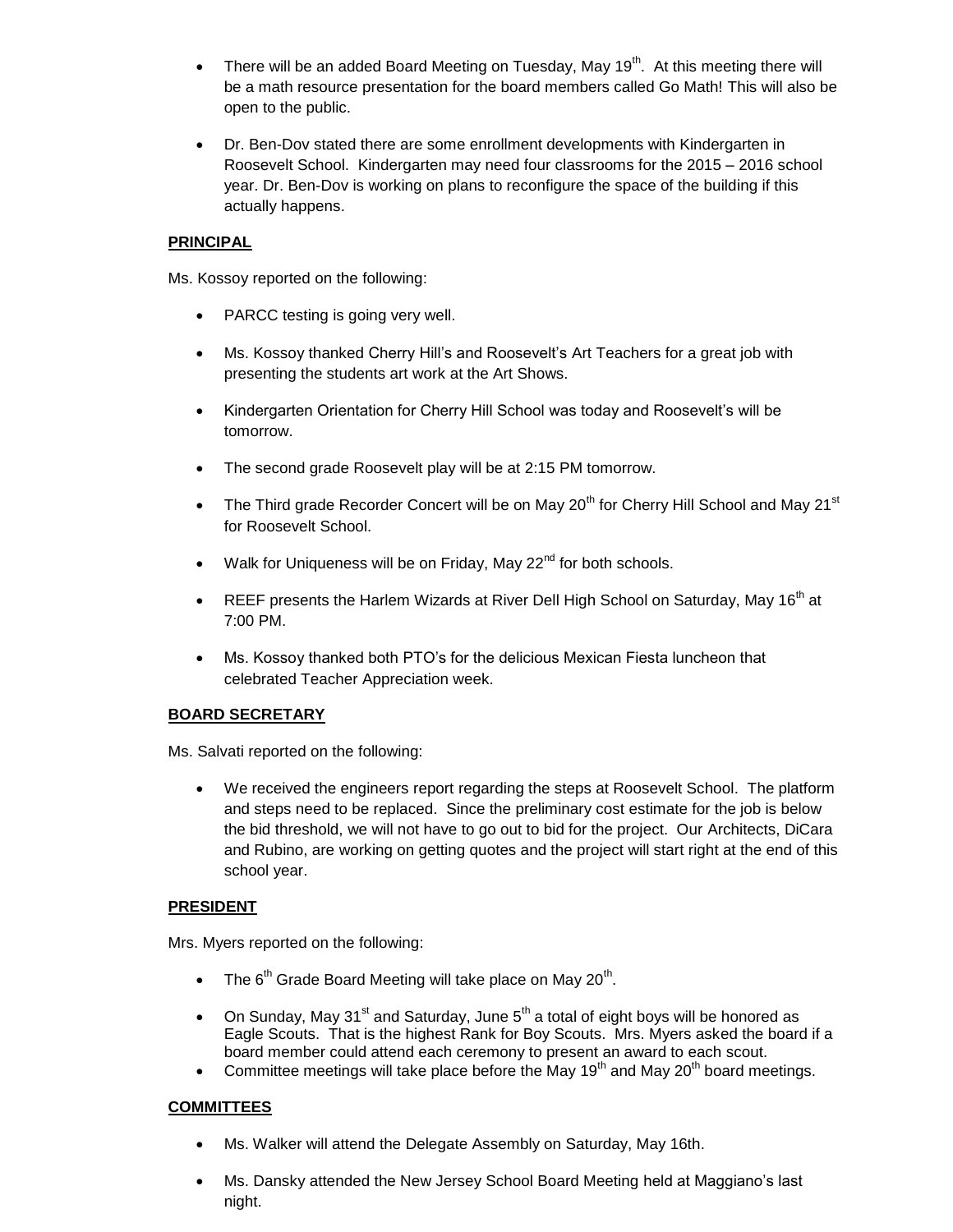### **MOTIONS TO BE ACTED UPON**

### **ADMINISTRATION/POLICY**

Motion by Mr. DiBella Seconded by Ms. Walker

1. That the Board of Education approve the completion of the following emergency drills:

| School                    | <b>Dates</b>                                                 |
|---------------------------|--------------------------------------------------------------|
| <b>Cherry Hill School</b> | April 2, 2015 Fire Drill<br>April 27, 2015 Lock Down         |
| Roosevelt School          | April 22, 2015 Fire Drill<br>April 29, 2015 Evacuation Drill |

2. That the Board of Education approve the staff development and travel as per the schedules for May 2015 including relevant mileage reimbursement. (Addendum)

Ayes: Mr. Busteed, Ms. Danahy, Ms. Dansky, Mr. DiBella, Mrs. Myers, Ms. Walker Nays: None

Motion by Ms. Walker Seconded by Ms. Dansky

> 3. That the Board of Education approve tuition at \$75.00 per enrichment class for the 2015 Summer Enrichment Program.

Ayes: Mr. Busteed, Ms. Danahy, Ms. Dansky, Mr. DiBella, Mrs. Myers, Ms. Walker Nays: None

### **CURRICULUM/EDUCATION** – None

**BUILDINGS & GROUNDS** - None

### **PERSONNEL**

Motion by Ms. Walker Seconded by Ms. Dansky

> 1. That the Board of Education, with the recommendation of the Superintendent approve Justin Cetro, ABA Aide, starting on or about May 11, 2015 through June 30, 2015.

Ayes: Mr. Busteed, Ms. Danahy, Ms. Dansky, Mr. DiBella, Mrs. Myers, Ms. Walker Nays: None

Motion by Ms. Danahy Seconded by Mr. Busteed

> 2. That the Board of Education, with the recommendation of the Superintendent approve Amanda DeLucia, ABA Aide, starting on or about June 1, 2015 through June 30, 2015.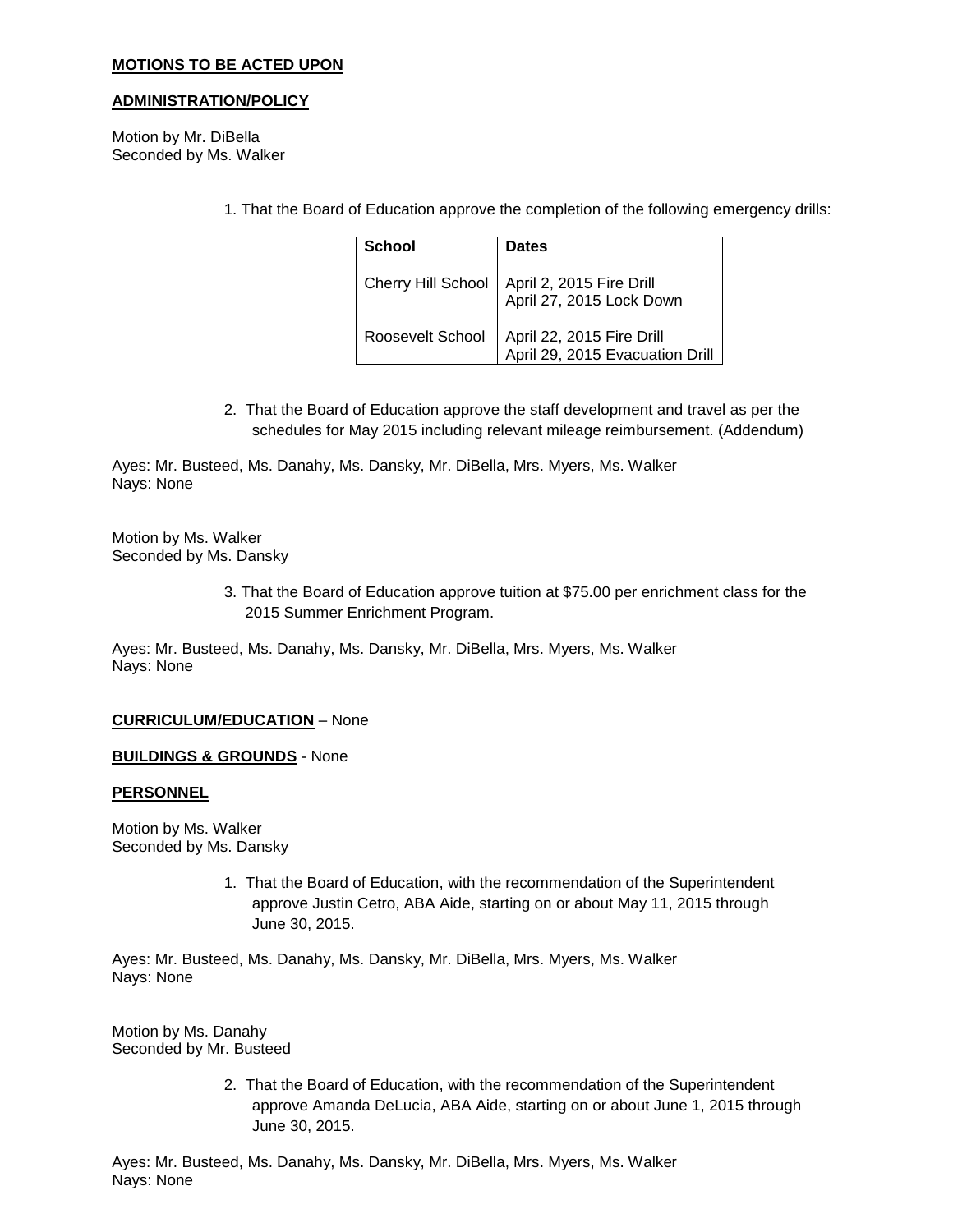- 3. That the Board of Education, with the recommendation of the Superintendent approve Gregory Kupchak, Physical Education Teacher, starting September 1, 2015 through June 30, 2016, BA, Step 1-2.
- 4. That the Board of Education, with the recommendation of the Superintendent approve Ryan Schmid, Physical Education Teacher, starting September 1, 2015 through June 30, 2016, BA, Step 1-2.

Ayes: Mr. Busteed, Ms. Danahy, Ms. Dansky, Mr. DiBella, Mrs. Myers, Ms. Walker Nays: None

Motion by Mr. DiBella Seconded by Ms. Walker

> 5. That the Board of Education accept, with regret, the retirement of Sue Meldonian, 3<sup>rd</sup> Grade Teacher, effective July 1, 2015.

Ayes: Mr. Busteed, Ms. Danahy, Ms. Dansky, Mr. DiBella, Mrs. Myers, Ms. Walker Nays: None

Motion by Ms. Walker Seconded by Ms. Dansky

> 6. That the Board of Education accept, with regret, the resignation of Christina Jennings, Part-time Spanish Teacher, effective June 30, 2015.

Ayes: Mr. Busteed, Ms. Danahy, Ms. Dansky, Mr. DiBella, Mrs. Myers, Ms. Walker Nays: None

Motion by Ms. Dansky Seconded by Ms. Danahy

- 7. That the Board of Education, with the recommendation of the Superintendent approve a Maternity/Disability leave of absence for Katie O'Brien to commence on, or about September 11, 2015, through November 4, 2015, to be followed by a State Family/Child Care leave of absence effective November 5, 2015 through June 30, 2016.
- 8. That the Board of Education approve the Summer Enrichment Program teacher hourly rate to be \$33.00 for summer 2015.
- 9. That the Board of Education approve June Karpowich, Clerical Assistant, at a stipend of \$1,250 for the Summer Enrichment 2015 Program.

Ayes: Mr. Busteed, Ms. Danahy, Ms. Dansky, Mr. DiBella, Mrs. Myers, Ms. Walker Nays: None

## **RIVER EDGE SPECIAL EDUCATION** – None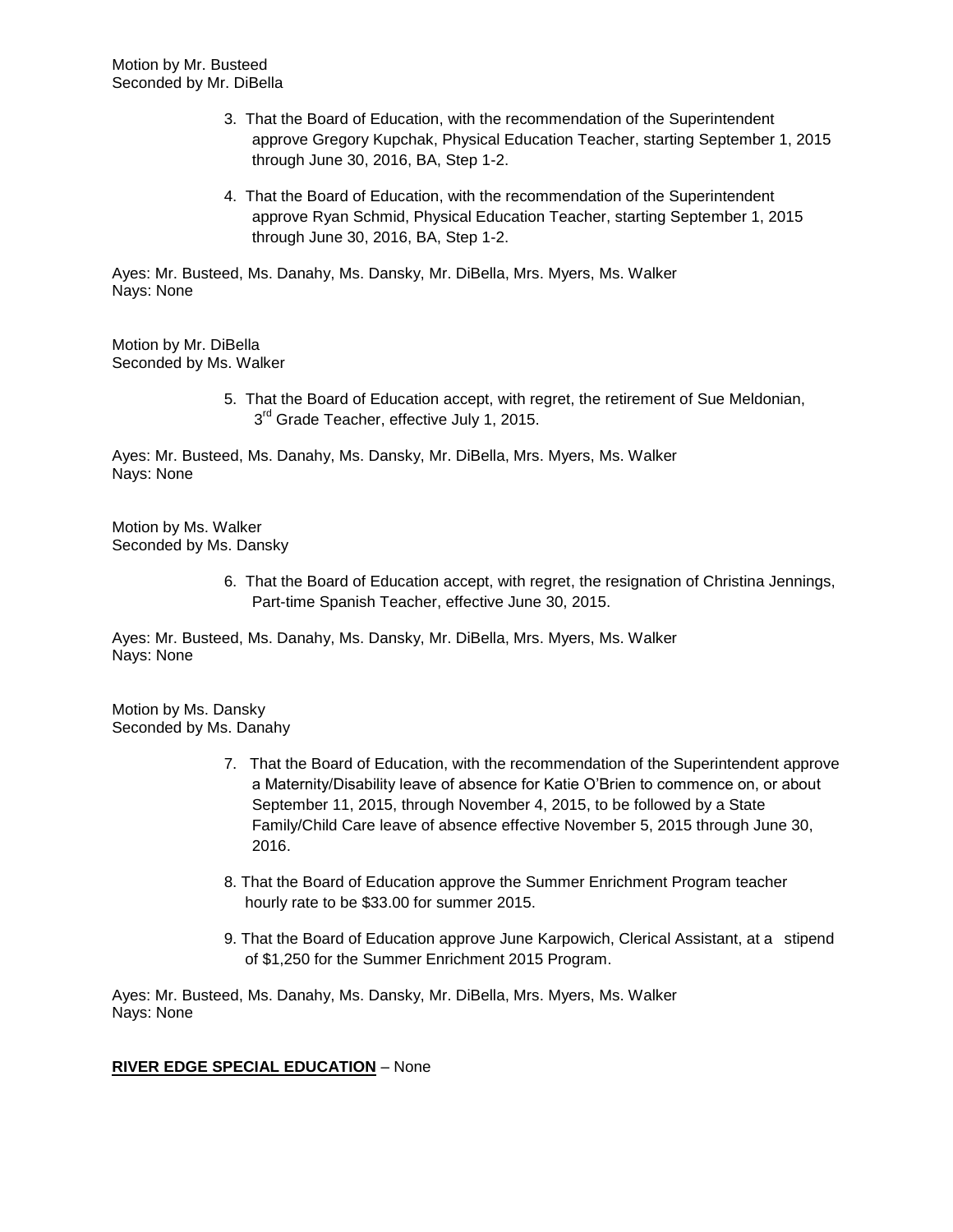## **REGION V ADMINISTRATION & TRANSPORTATION**

Motion by Ms. Danahy Seconded by Mr. Busteed

> 1. **BE IT RESOLVED THAT THE REGION V COUNCIL FOR SPECIAL EDUCATION WILL PROVIDE SHARED SERVICES FOR ITS MEMBER DISTRICTS AND BE IT FURTHER RESOLVED THAT THE RIVER EDGE BOARD OF EDUCATION,** upon recommendation of the Superintendent,, approves the following Region V Shared Services Consultants, Psychologists, Learning Disabilities Teacher Consultants, Social Workers, Speech Language Specialists, Occupational and Physical Therapists, Translators to provide evaluations, direct services and consultation, to non-public and public schools for member districts upon request for the 2014-2015 school year.

> > Lindsay Solotruk | Psychologist

2. That the Board of Education, with the recommendation of the Superintendent, approve Sara Spiegel, Region V Office Clerk, starting, May 18, 2015 through June 30, 2015.

Ayes: Mr. Busteed, Ms. Danahy, Ms. Dansky, Mr. DiBella, Mrs. Myers, Ms. Walker Nays: None

### **FINANCE/GRANTS/GIFTS**

### **Public Hearing on the 2015-2016 Proposed School Budget**

Dr. Ben-Dov and Ms. Salvati presented the 2015-2016 School Year Budget to the public using a power point presentation (Addendum). Dr. Ben-Dov stated the budget process is an all year process and it was started in October and ended in May this year. Among the highlights of the presentation were additional teaching staff needed in first and fifth grade and additional technology support staff and devices that are included in the budget.

Motion by Mr. Busteed Seconded by Ms. Dansky

> 1. That the Board of Education approve the Proposed 2015-2016 Annual School Budget total of \$16,245,785 for the General Fund, \$1,032,244 for the Special Revenue Fund, and \$1,412,478 for Debt Service.

**Further**, that the Board of Education authorize \$14,308,961 as General Fund Tax Levy and \$1,200,950 as Debt Service Tax Levy.

**Be it resolved,** that the Board of Education has been approved by the Department of Education for an adjustment to the base tax levy due to an increase in student enrollment. The District intends to use \$181,200 of this adjustment in 2015-2016 to hire staff and provide necessary supplies and materials**.**

**Be it further resolved**, that the Board of Education has the ability to use an allowable health care adjustment in the amount of \$118,333 but has elected to not use it at this time.

Ayes: Ms. Danahy, Ms. Dansky, Mr. DiBella, Mrs. Myers, Ms. Walker Nays: Mr. Busteed